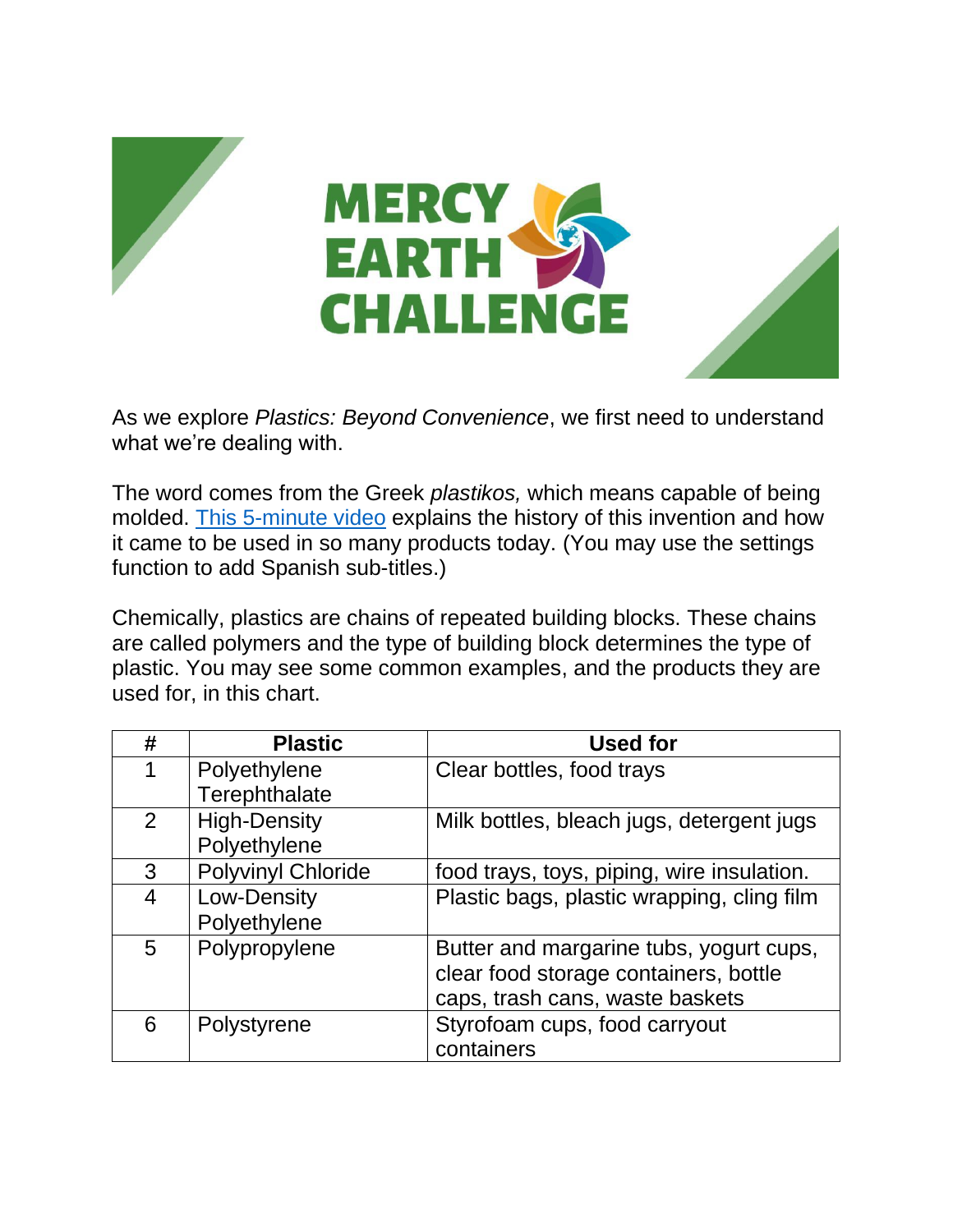| Other | Reading glasses, CDs and DVDs and        |
|-------|------------------------------------------|
|       | I cases, some electrical connections and |
|       | wiring, general household plastics.      |

The **[number found in the triangle](https://www.open.edu/openlearn/science-maths-technology/chemistry/the-seven-types-plastic)** on many plastic products relates to its composition and what is often considered its potential for recycling.

The building blocks for plastics come from coal, petroleum and especially natural gas. These fossil fuels are processed into a variety of petrochemicals that are then used to produce other products including plastics.

Global plastic production has quadrupled over the past four decades, a [2019 study found,](https://www.nature.com/articles/s41558-019-0459-z.epdf?sharing_token=RH5jUNss3zkivkKm8EDbe9RgN0jAjWel9jnR3ZoTv0OEP7gE1BUooTbqo1yGTdfY54cF4-r8nHcExBHZDCeb5kKZ8jb-QpPNNrsuDxDhAfdBuq2adeLIjPmpSjs0Zi2GCc9cRJq_ENoU44mog9JY0cHVkzWLeFEPxm8e0wyqEhw4njSU3rGiMOWlLs6ktJNDBfByyfgj92FP8VVBgNUe5ch8juMqtzLXK3q9JOtjMRu3MrNRxIVuUgvz0G5VpNt_hinTOINOCtiIF9pRVzTQ72hIym1Wny0kQoYPDcw_cPU%3D&tracking_referrer=www.cnn.com) with its authors warning that if that trend continues, the making of plastics will make up 15% of greenhouse gas emissions by 2050. By comparison, all of the world's forms of transportation now account for 15% of emissions.

That increased plastics production may not just continue, but actually accelerate with the building of [new plastics production facilities](https://www.momscleanairforce.org/ethane-cracker-plants/#:~:text=FRACKING%20FOR%20PLASTICS%20IN%20THE,additional%20two%20more%20by%202021.) called ["cracker" plants.](https://www.momscleanairforce.org/ethane-cracker-plants/#:~:text=FRACKING%20FOR%20PLASTICS%20IN%20THE,additional%20two%20more%20by%202021.) They're named for the process of "cracking" ethane, a byproduct of fracking for natural gas, into a form that can be made into plastic pellets that in turn are used in manufacturing plastic products.

The majority of U.S. ethane cracker plants are located along the Gulf Coast of Texas and Louisiana, near communities that are low income and home to people of color. But economically depressed areas along the Ohio River in Pennsylvania, Ohio and West Virginia are now seeing the next wave of expansion of these plants. They are being built there to be closer to the ethane byproduct from the region's fracking wells.

Before the coronavirus, there was concern that this ramped-up production would drive demand for plastics, rather than the other way around. Now health protocols are driving greater consumer demand for disposable products, while at the same time demand and prices for oil and gas have plummeted, making the manufacture of new plastics even cheaper and more important to the fossil fuels industry.

While we all do our bit to reduce demand for disposable products, we also need to look at breaking this fossil fuel-to-plastics cycle at the front end.